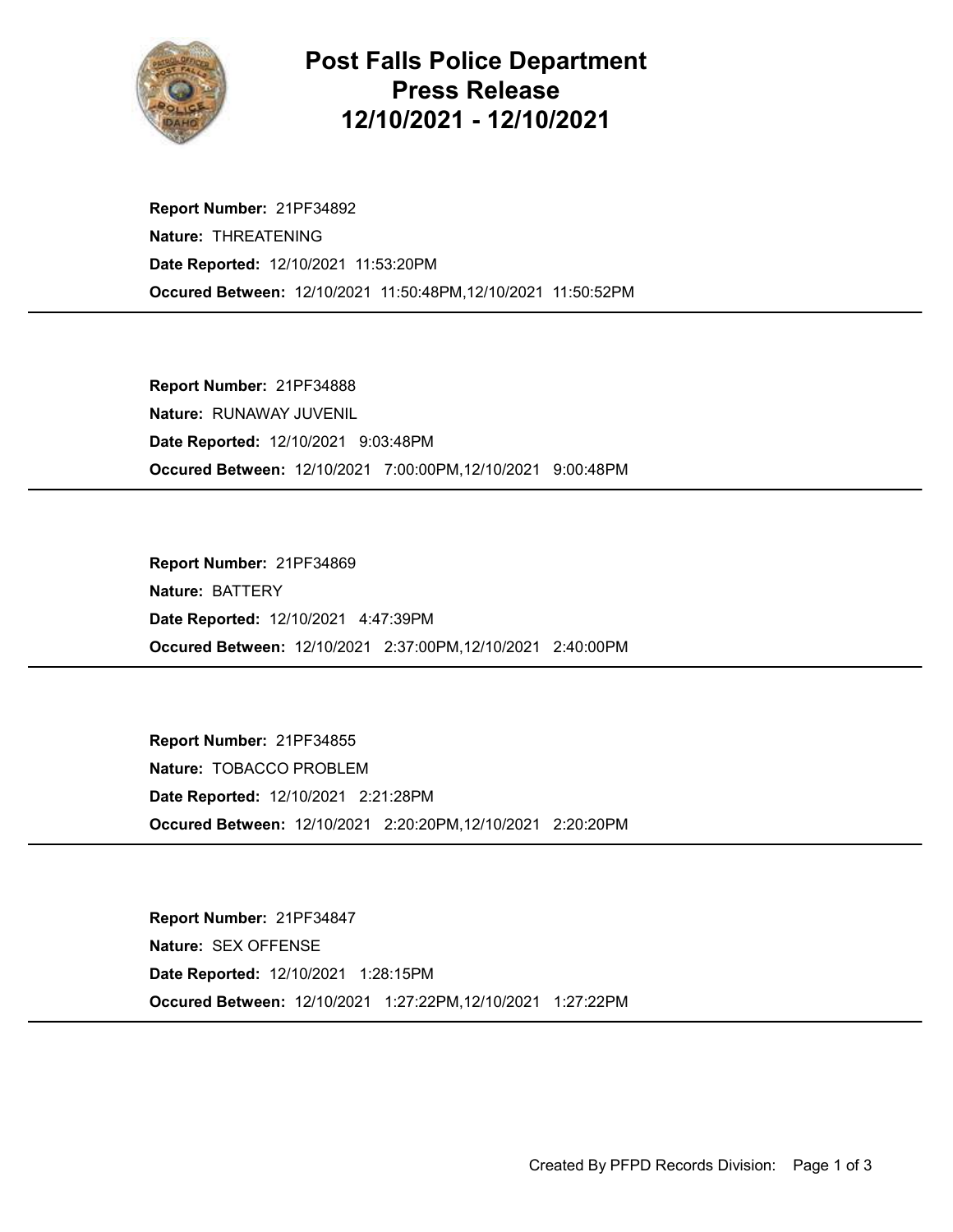Occured Between: 12/10/2021 1:10:07PM,12/10/2021 1:10:07PM Report Number: 21PF34846 Nature: THEFT Date Reported: 12/10/2021 1:10:41PM

Occured Between: 12/10/2021 12:41:18PM,12/10/2021 12:41:18PM Report Number: 21PF34843 Nature: TOBACCO PROBLEM Date Reported: 12/10/2021 12:42:29PM

Occured Between: 12/10/2021 11:49:36AM,12/10/2021 11:49:36AM Report Number: 21PF34833 Nature: FOUND PROPERTY Date Reported: 12/10/2021 11:50:46AM

Occured Between: 12/10/2021 11:20:04AM,12/10/2021 11:20:04AM Report Number: 21PF34829 Nature: FOUND PROPERTY Date Reported: 12/10/2021 11:21:26AM

Occured Between: 12/10/2021 10:12:03AM,12/10/2021 10:12:03AM Report Number: 21PF34822 Nature: AGENCY ASSIST Date Reported: 12/10/2021 10:12:33AM

Occured Between: 12/10/2021 9:22:32AM,12/10/2021 9:22:35AM Report Number: 21PF34815 Nature: ACCIDENT PD Date Reported: 12/10/2021 9:23:15AM